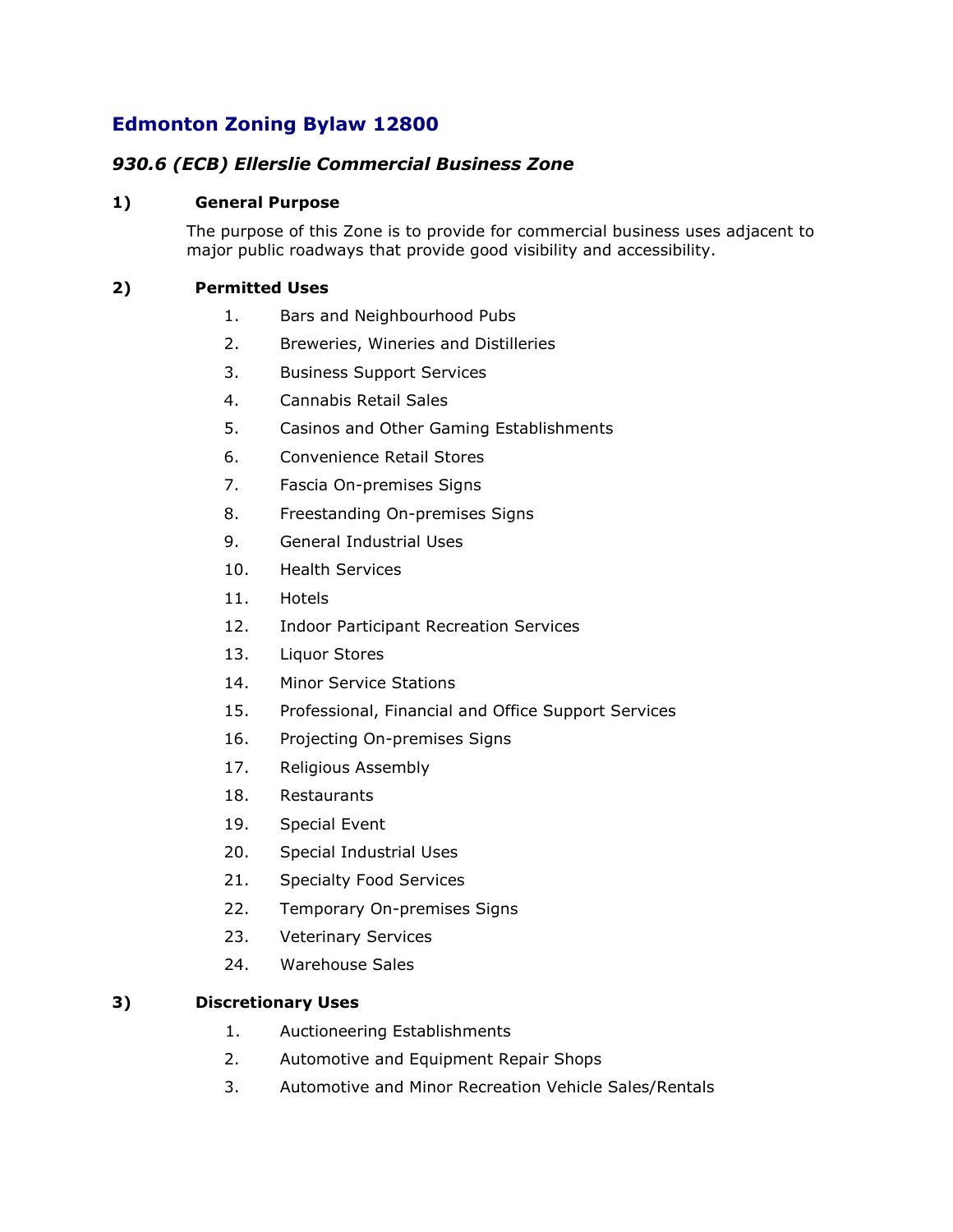- 4. Child Care Services
- 5. Commercial Schools
- 6. Convenience Vehicle Rentals
- 7. Equipment Rentals
- 8. Fleet Services
- 9. Limited Contractor Services
- 10. Major Service Stations
- 11. Market
- 12. Media Studios
- 13. Mobile Catering Food Services
- 14. Nightclubs
- 15. Personal Service Shops
- 16. Private Clubs
- 17. Rapid Drive-through Vehicle Services
- 18. Recycled Materials Drop-off Centres
- 19. Recycling Depots
- 20. Residential Sales Centres
- 21. Urban Gardens
- 22. Urban Indoor Farms
- 23. Urban Outdoor Farms
- 24. Minor Digital Off-premises Signs
- 25. Minor Digital On-premises Signs
- 26. Minor Digital On-premises Off-premises Signs

#### **4) Development Regulations for Permitted and Discretionary Uses**

- 1. the maximum Floor Area Ratio shall be 1.2. The maximum FAR may be increased to 2.0 where underground parking is provided;
- 2. a minimum Setback of 6.0 m shall be required where any lot line of a Site abuts a public roadway, other than a Lane, abuts the property line of a Commercial Zone, a Residential Zone, a storm water management facility or the private open space corridor, as defined in the Ellerslie Area Structure Plan;
- 3. all Setbacks shall be Landscaped in accordance with Section 55 of this Bylaw;
- 4. no parking, loading, storage, trash collection, outdoor service or display area shall be permitted within a Setback;
- 5. the maximum Height shall not exceed 14.0 m;
- 6. no storage of equipment or materials except in an enclosed building;
- 7. all storage, display or parking areas shall be hardsurfaced in accordance with subsection 54.6 of this Bylaw;